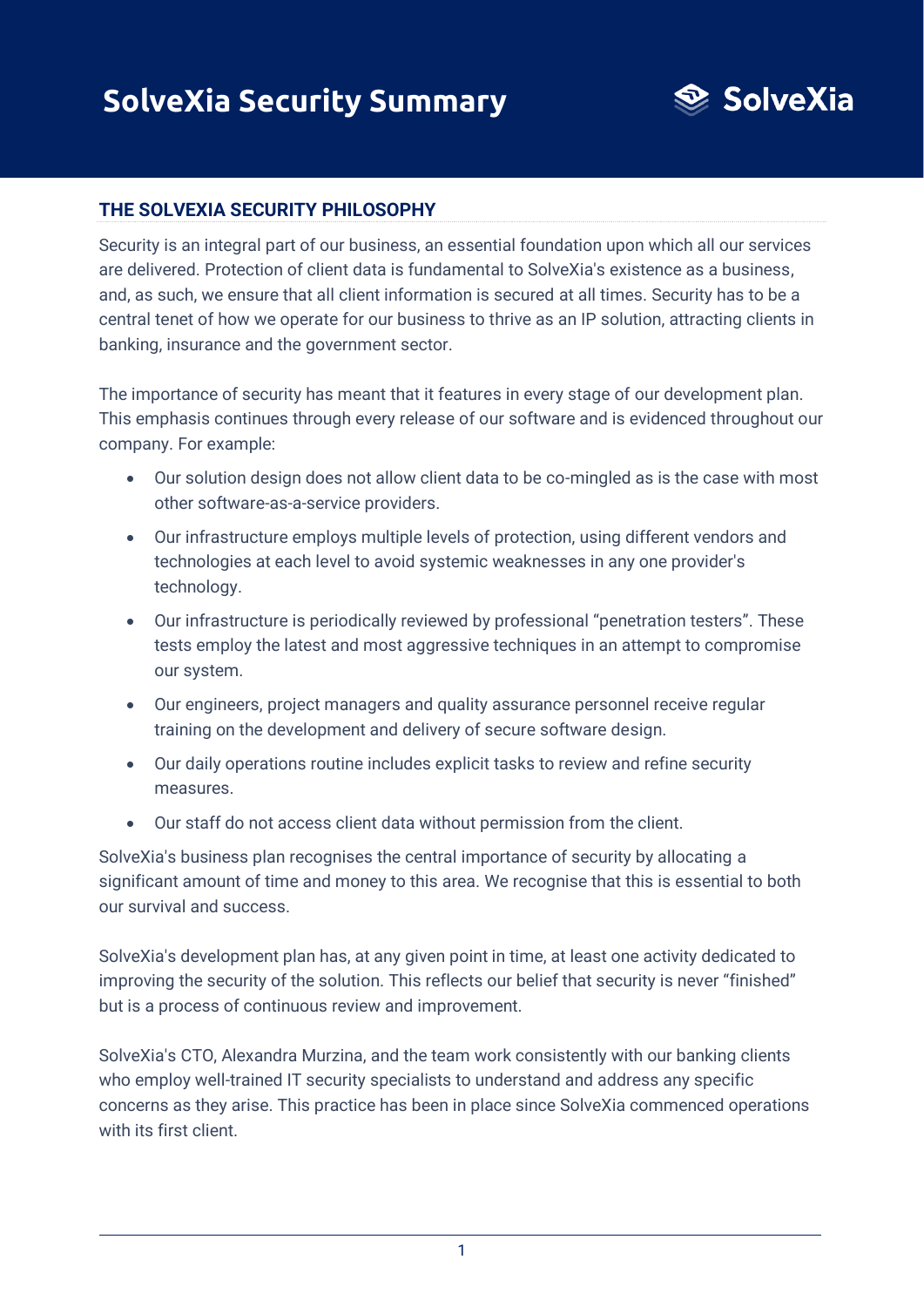# **SOLVEXIA CERTIFICATIONS AND COMPLIANCE**

SolveXia meets some of the most broadly recognized security standards and offers solutions that address our clients compliance requirements.



### **SOLVEXIA INFRASTRUCTURE**

SolveXia's production systems are hosted at Microsoft Azure cloud service data centres located in Australia and Northern Europe. Microsoft is responsible for the physical, environmental and operational security controls for the SolveXia infrastructure. SolveXia manages and controls the logical, network and application security of our software and infrastructure.



The SolveXia infrastructure consists of the following components:

#### **SolveXia Web Servers**

SolveXia web servers serve the main SolveXia application for users and process user requests. Traffic to the web servers passes through the load balancer to ensure all web servers maintain stable production performance. SolveXia web servers write all changes in user data to SolveXia data storage.

Communication sessions between SolveXia web servers and SolveXia data storage are encrypted using Secure Sockets Layer (SSL) / Transport Layer Security (TLS) 1.2.

 $\overline{2}$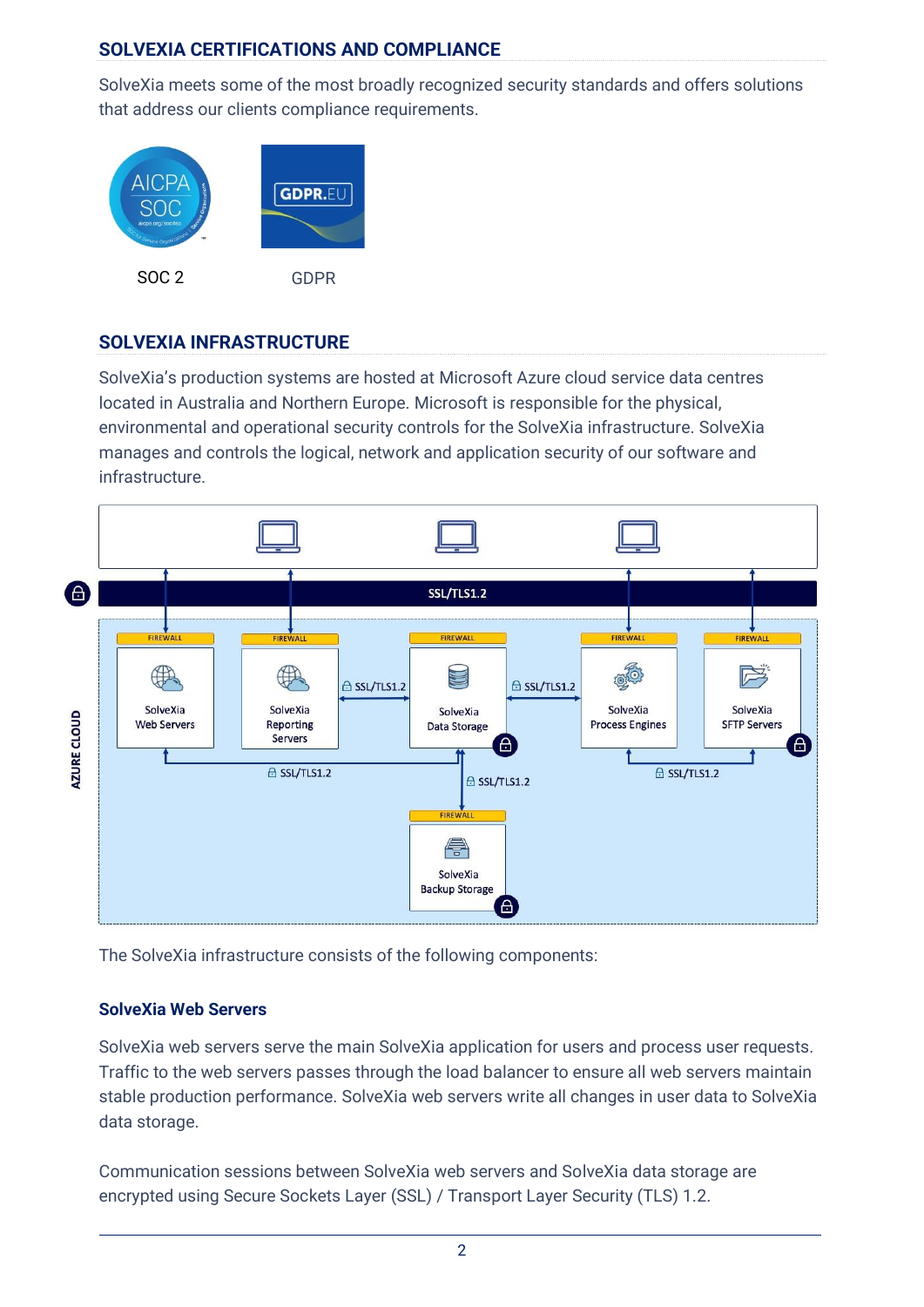#### **SolveXia Data Storage**

SolveXia stores all clients' data in the SolveXia storage that is built using SQL database and Azure Blob Storage technologies. Each clients' data storage is encrypted, isolated and secured. SolveXia data storage infrastructure has no direct path to the Internet.

#### **SolveXia Processing Engines**

SolveXia processing engines handle data processing and manipulation while running processes in the SolveXia application. The results of the processing are being stored in the SolveXia data storage mentioned above.

Communication sessions between SolveXia processing and SolveXia data storage are encrypted using SSL / TLS 1.2.

#### **SolveXia Reporting Servers**

SolveXia reporting servers process user requests and provide business intelligence (BI) reporting integrated with the SolveXia core application. SolveXia reporting servers link to clients' data in SolveXia data storage.

Communication sessions between SolveXia reporting servers and SolveXia data storage are encrypted using SSL / TLS 1.2.

#### **SolveXia Backup Storage**

SolveXia performs regular data backups and stores them in the isolated SolveXia backup storage. All backups are encrypted, geo-replicated and secured using a strong cipher.

Each component is isolated and protected by a multi-tiered network topology and security devices.

### **DATA PROTECTION - ENCRYPTION**

SolveXia data at rest is encrypted using 256-bit Advanced Encryption Standard (AES). For data protection in transit between SolveXia web application and our servers, SolveXia uses SSL / TLS 1.2 for data transfer, creating a secure tunnel protected by 256-bit Advanced Encryption Standard (AES) encryption.

SolveXia's key management infrastructure is designed with technical and procedural security controls with very limited direct access to keys. Encryption key generation, exchange and storage is held and processed by SolveXia in a secure offsite location.

#### **DATA PROTECTION - FIREWALLS**

SolveXia uses a combination of hardware and software firewall technologies to provide multiple layers of defence. The outer hardware firewall layer has both IDS (Intrusion Detection System)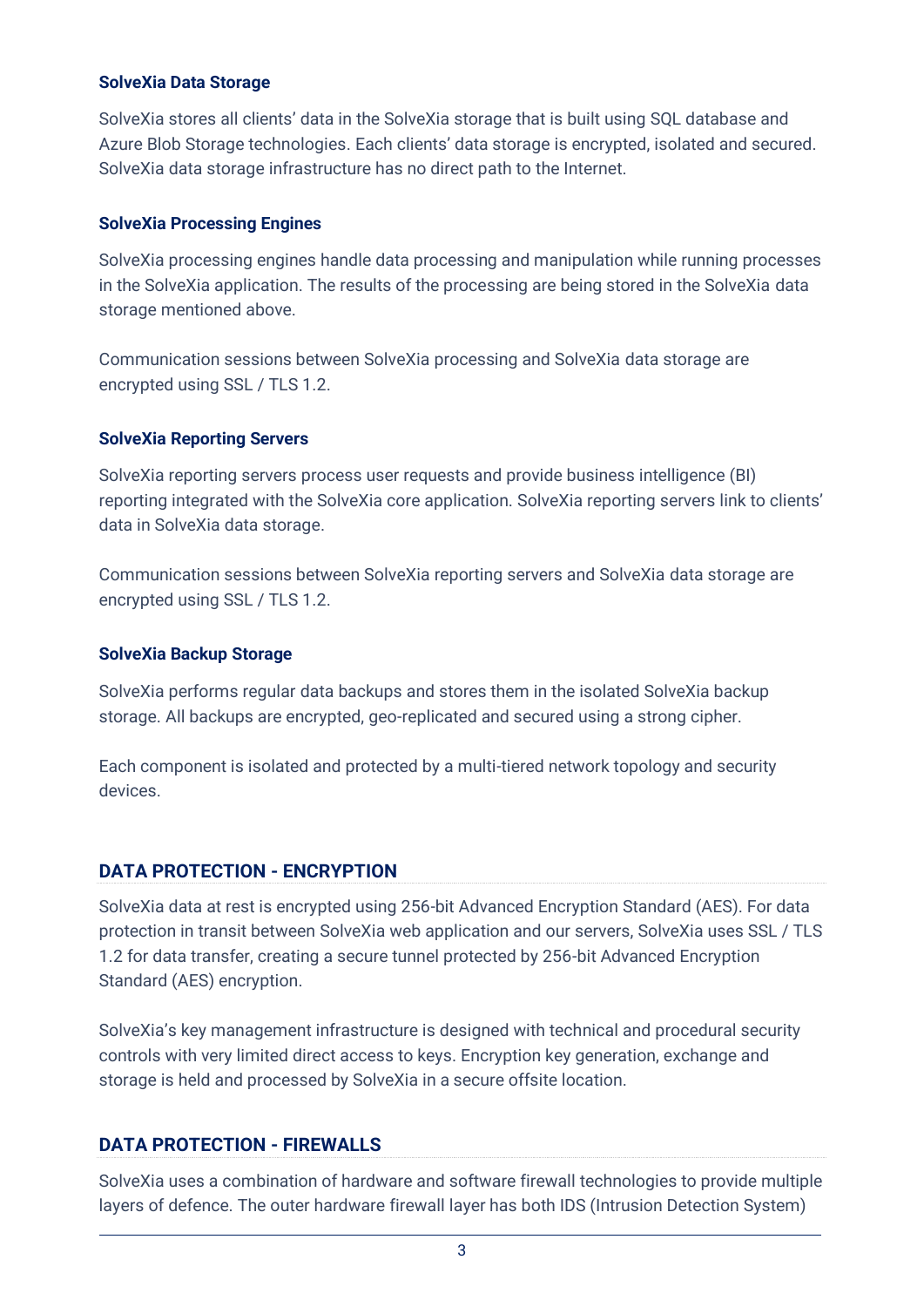and IPS (Intrusion Prevention System) modules installed and operational. These IDS and IPS modules provide both "heartbeat" reporting to SolveXia staff to confirm their continued operation as well as immediate alerting in the event of suspicious activity. The IPS module is configured to automatically terminate and block connections that register any form of suspicious activity, without waiting for human intervention. The logs produced by these firewalls are routinely analysed for any deviations from normal client activity.

Each server within our infrastructure is also protected by a dedicated software firewall. This makes it possible to establish a profile for each server that determines which connection types are allowed and from which specific locations. As a consequence, each machine has a firewall configuration that provides the smallest possible attack surface.

Our current architecture provides us with a multitude of protection and mitigation strategies when it comes to securing our application. Amongst these are a comprehensive DDoS protection layer and multi-tiered network topology, providing traffic isolation between multiple production machines. This architecture provides no direct path from the internet to core infrastructure, all traffic to the core infrastructure must traverse through a series of security devices.

## **DATA PROTECTION - BACKUPS**

The SolveXia backup schedule provides for daily data recovery at the primary site. The system has also been designed so that it is straight forward to re-run processes under such circumstances to replace any lost transactions.

SolveXia utilises Microsoft Azure's triple replication and geo-replication of client data storage. It utilises Microsoft's highly secure data centres in Sydney and Melbourne or Dublin and Amsterdam in Europe. The backups are also encrypted. This allows for rapid data recovery times.

In addition, clients typically store on their local systems copies of input data (which is uploaded or transferred to the SolveXia system) and the outputs resulting from processes that have been run. It is quite straight forward to supplement this data with the transmission back to the client of other intermediate or key files on a regular basis.

## **DATA PROTECTION – ACCESS CONTROL**

SolveXia's employee access to our environment is protected and authenticated by using strong passwords, SSH keys and two-factor authentication. Remote access to our production and corporate environments requires the compulsory use of a VPN. Our security team vets and monitors all logins and access to our software and infrastructure.

We strive towards a Zero Trust security model, where we do not automatically trust anything inside and outside the SolveXia environment. Instead everything attempting to connect to the system must be verified and before access can be granted.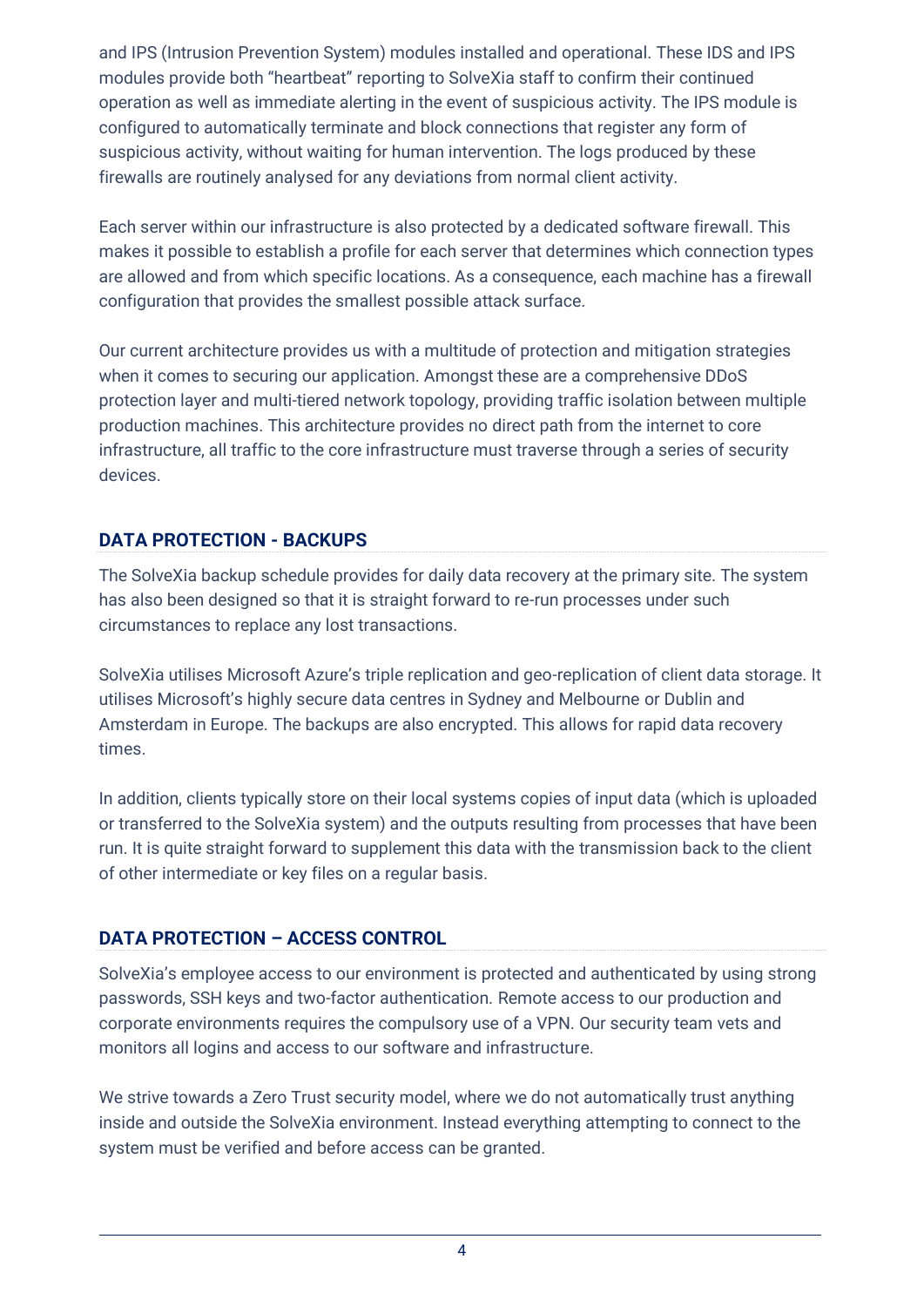In addition, we approach staff access controls using a least privilege model. Providing access to systems and infrastructure on a time limited basis and only to parts of the system that the staff member will be working on.

# **DATA PROTECTION – EXTERNAL COMMUNICATIONS**

The SolveXia service provides clients with the ability to configure processes to communicate with external API services, send email and SMS messages. It is entirely at the client's discretion as to how these are used. Most commonly API services become helpful when there is a need to seamlessly retrieve or send information outside of SolveXia, the email capability is used to send summary information to stakeholders of a process and SMS messages are sent to indicate interim progress, error scenarios or process completion. In all cases, clients use these facilities in accordance with the same rules and policies that apply to communication through these channels in their own organisations.

Additional security can be provided when using these channels, but we ask clients to note:

- We can support email TLS where it is supported by the client email servers. This provides email server to email server security.
- We can support sender-to-recipient email protection using asymmetric encryption technologies such as PGP. This requires additional setup, co-ordination and training of client personnel on how to use this sort of email security technology. It does, however, provide a much stricter level of security and control than TLS.
- SMS unfortunately is not a form of communication that can have modern data protections applied. Consequently, we advise clients only to send information via SMS that is consistent with their corporate policies regarding the general use of SMS.

# **SOLVEXIA'S XIAN DATA STRUCTURE**

SolveXia has developed a proprietary mechanism for organising data within its environment. This has been branded as its "Xian" structure. Whilst this provides a very flexible mechanism for arranging and accessing data, it also means that it is difficult for any unauthorised person to gain access to meaningful information without understanding how the data is organised.

There are three primary benefits to the Xian data structure:

- It allows the functionality of our service to rapidly adapt to ever-changing client requirements,
- It increases the level of consistency with which data is stored and organised thereby improving data integrity, and
- It obfuscates the structure of any particular client's processes or data therefore improving security.

The Xian structure, its data format and organisation, refers to the schemas and mechanisms implemented on top of proven enterprise level database technology.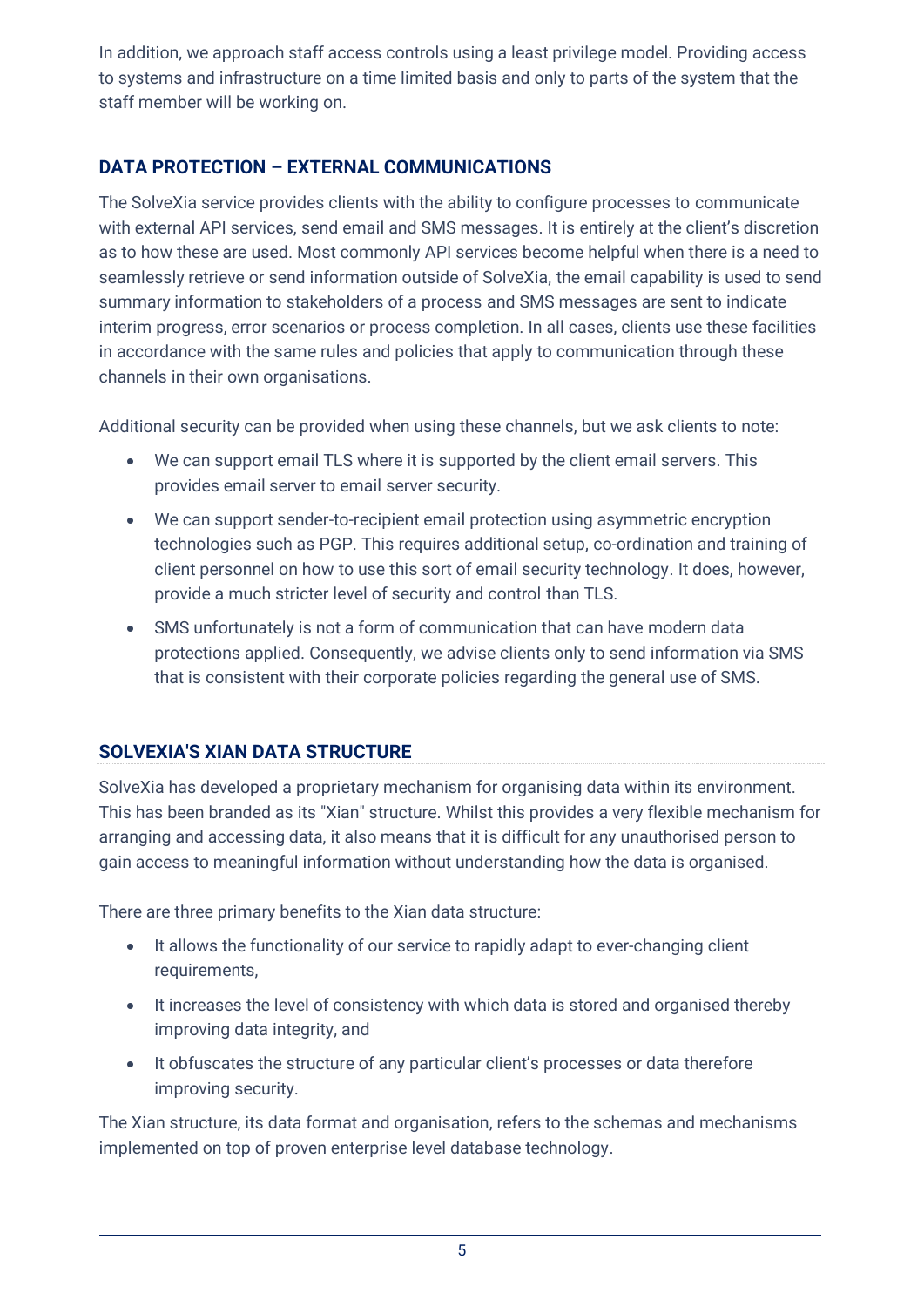## **ACTIVE MONITORING AND COMMUNICATION PROCEDURES**

SolveXia has monitoring and reporting tools that are constantly checking the state and status of our infrastructure. These tools provide both alerts and "heartbeat" style information to inform our support team that everything is OK (and that the monitoring tools are functioning). Alerts being sent to the development team within SolveXia advising them to take corrective action.

SolveXia's system has been constructed to provide constant feedback on client activity. Development and support teams monitor a range of events, including errors in client processes and problems with the software. These teams are often aware of a faulty configuration or application of a client process before the client appreciates the inconsistency. Upon discovery, the client support group within SolveXia is informed and the client in question is called directly to advise on the corrective action to be taken. Clients are usually informed within minutes of the discovery of an error, omission or inconsistency.

This procedure currently operates mainly in Sydney business hours to reflect the current location of SolveXia's clients, but out-of-hours support is also available from our staff in the UK. The monitoring system has been designed with flexibility in mind and can easily be adapted to monitor specific client requirements such as excessive data transfers or to notify issues to a client's support team via text messages.

As a last resort, the extensive process documentation automatically generated by use of SolveXia's software provides a ready reference to manually complete automated tasks. In fact, some of SolveXia's clients encourage their staff to manually perform the processes of the business once a year, not so much as a backup procedure but more to keep the knowledge of its subject matter experts up-to-date.

### **MONITORING BY MICROSOFT**

SolveXia's monitoring and reporting tools run independently of those operated by Microsoft Azure. As such, they provide separate, additional monitoring of our infrastructure. In the event that a server encountered a problem or became unresponsive and this was detected by Microsoft Azure personnel ahead of SolveXia personnel, our reporting agents at Microsoft Azure would immediately notify SolveXia by phone or email.

## **ESCALATION AND NOTIFICATION PROCEDURES**

Even with all of the built-in protection, it is important to have a well-defined set of escalation procedures in place in the event of an incident. The notes below summarise our default process, although, if requested, we have the ability to customise these procedures for each client.

- 1. Each member of the SolveXia management team is informed of the breach by phone in the following order:
	- o Chief Technology Officer
	- o Chief Executive Officer
	- o Managing Director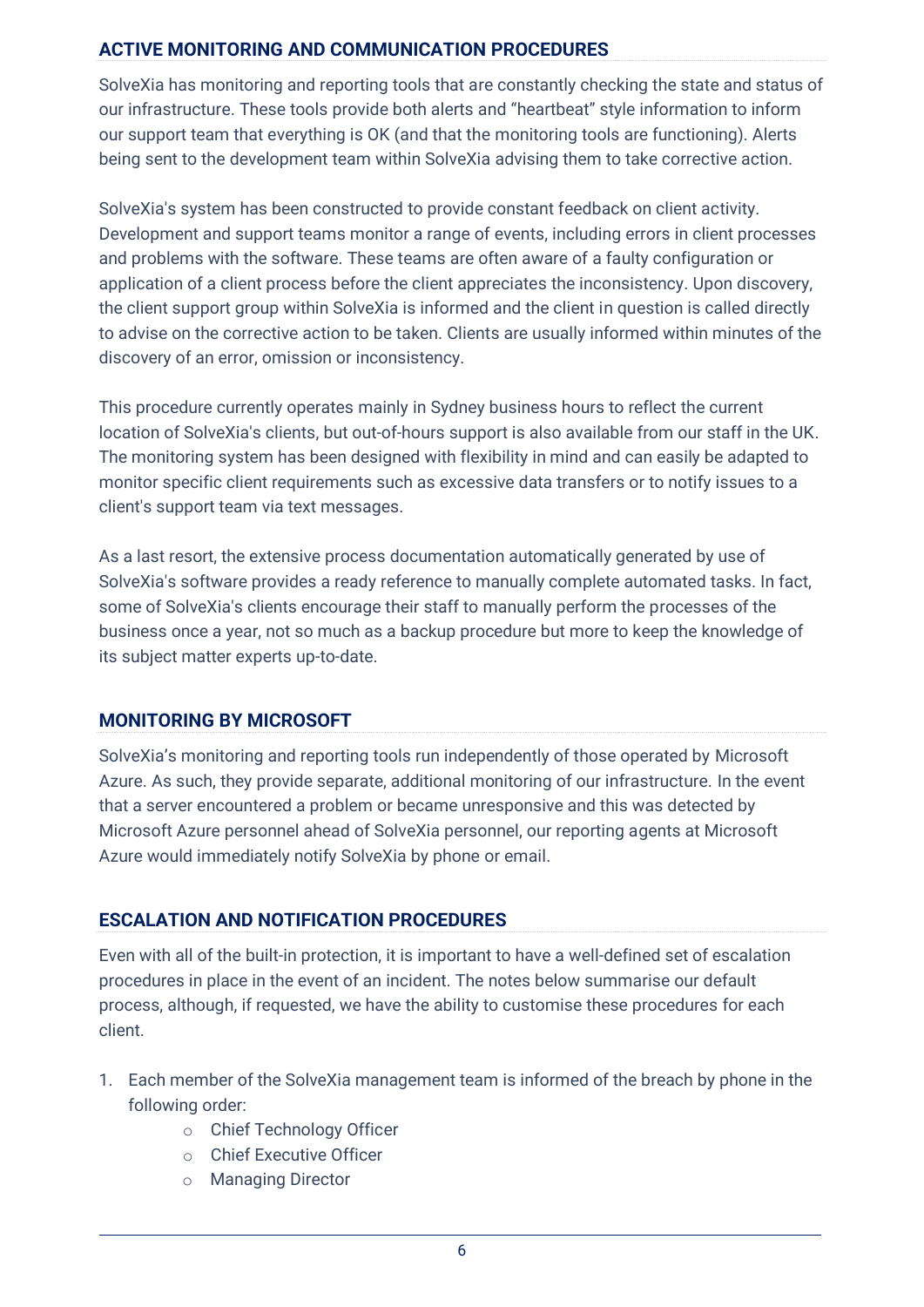- 2. The client technical contact is immediately informed of the breach by phone by SolveXia personnel with the following order of preference:
	- o Chief Technology Officer
	- o Chief Executive Officer
	- o Managing Director
- 3. Any other client appointed contacts are informed by SolveXia' s account management team in accordance with the agreed arrangement.
- 4. All client appointed contacts receive a follow up email from SolveXia's CTO, CEO or Managing Director to inform them of (a) the breach, (b) the nature of the problem, (c) a description of the verbal communication that has occurred between SolveXia and client personnel, and (d) the corrective action being taken.
- 5. At the very least, hourly communication is maintained between SolveXia's development team and the designated client technical contact unless a different update schedule is agreed in writing between SolveXia's CTO or CEO and the client designated technical contact.
- 6. This communication continues until full resolution of the breach has been confirmed in writing by SolveXia and agreed in writing by the client's designated technical contact.

In the event of a breach of security, SolveXia will work cooperatively with all relevant client personnel to describe which, if any, data was accessed, and the action being taken to prevent a recurrence.

## **ONLINE THREATS – REGULAR PENETRATION TESTING**

SolveXia employs the services of an independent, specialist security firm to ensure that the highest levels of security are being adopted by the business. Dragonfly Technologies Pty Ltd (Dragonfly) provide enterprise consulting services to organisations that need to protect information and remain abreast of current and emerging threats in the online world. SolveXia engages Dragonfly to:

- (a) Review our security stance in the context of real-world threats and recommend how we can further tighten our security. We currently arrange for an 'arm's length' review to be conducted at least once a year, and
- (b) Provide technical and awareness training to our R&D team, including both project management and quality assurance personnel, so that secure application development practices can be embedded into the foundation levels of a solution.

Our motivation for using Dragonfly in this way are:

- We believe that having an independent, reputable outside agency to conduct the review will always be more effective than internal reviews alone, and
- We believe that we will deliver a more secure service if all our staff are fully aware of the current and emerging issues in online security and how to manage them.

## **CONTINUOUS VERIFICATION OF KEY PROCEDURES**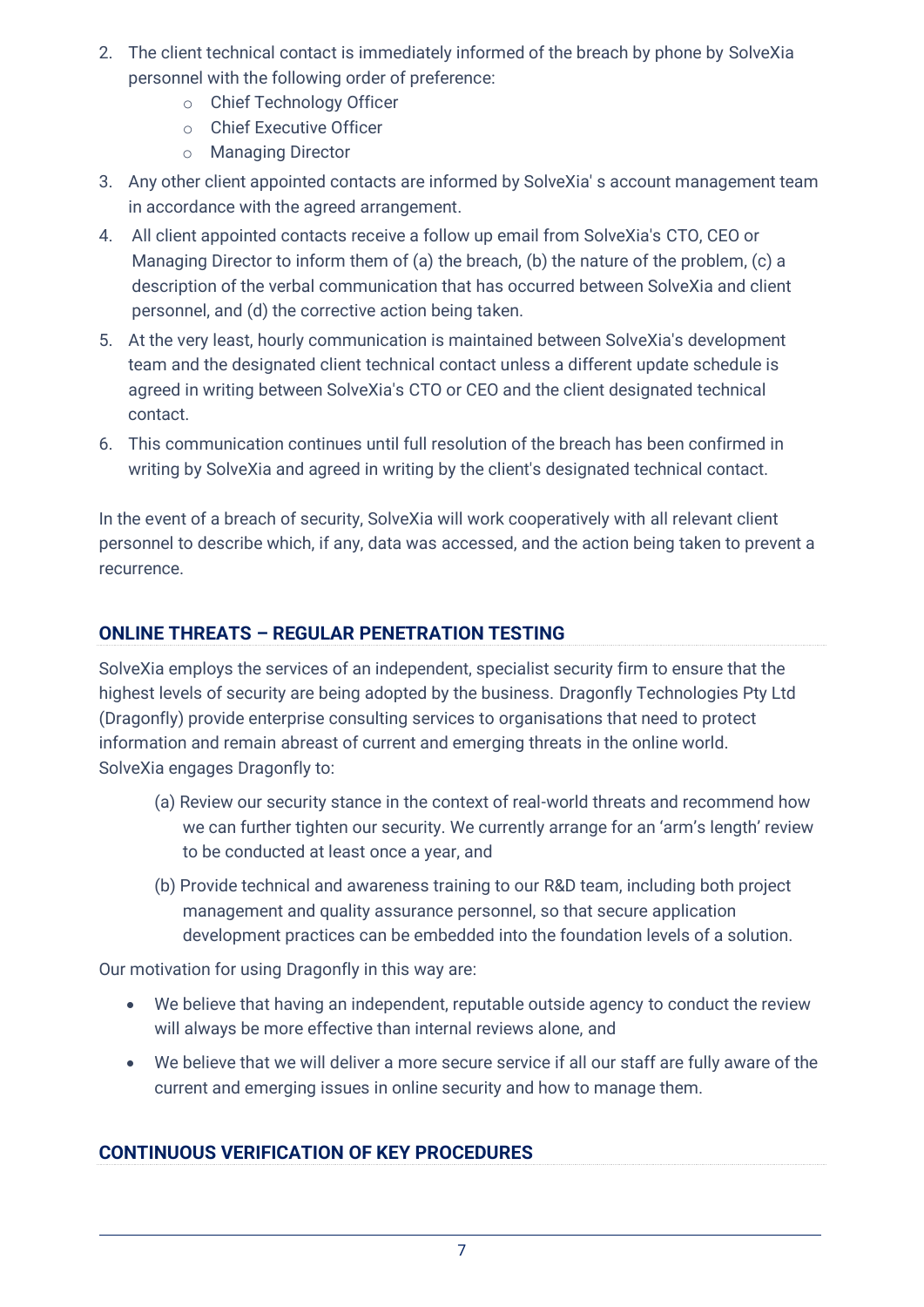An important part of providing a highly reliable service is to constantly test the procedures that are used to provide protection. The table below summarises the procedures that are tested regularly by SolveXia or Microsoft.

| <b>Process</b>                                                          | <b>Notes</b>                                                                                                                                                                                                                                                                                                                                                                           |  |
|-------------------------------------------------------------------------|----------------------------------------------------------------------------------------------------------------------------------------------------------------------------------------------------------------------------------------------------------------------------------------------------------------------------------------------------------------------------------------|--|
| <b>UNINTERRUPTABLE POWER TESTING</b>                                    | This is tested at least monthly and whenever a change is<br>made to the power infrastructure. This test ensures that the<br>real time (battery-based) UPS power supplies automatically<br>engage with adequate charge when required.<br>Microsoft Azure contacts all customers (including SolveXia)<br>prior to these tests and they are conducted with no<br>interruption of service. |  |
| <b>BACKUP GENERATOR TESTING</b>                                         | This is tested at least monthly and whenever a change is<br>made to the power infrastructure. This test ensures that the<br>backup diesel generators used to supply power in a<br>sustained power failure are in good working order and can<br>deliver the required power to the data centre.                                                                                          |  |
| <b>CONFIRMATION THAT BACKUPS HAVE</b><br><b>COMPLETED SUCCESSFULLY</b>  | SolveXia is notified daily with the status of the backup<br>processes. These reports include details that confirm each<br>client database has been backed up.                                                                                                                                                                                                                          |  |
| <b>CONFIRMATION THAT THE DATA</b><br><b>BACKUPS ARE OF VALID FORMAT</b> | Every year SolveXia operations staff use sample client<br>backup data to run through a trial restore process. This<br>verifies that the format of the backup is being maintained in<br>a manner that lends itself to recovery.                                                                                                                                                         |  |

## **ADDITIONAL INFORMATION**

If you need any additional information, please call SolveXia's CTO, Alexandra Murzina, on +61-2- 9386-0202 or by email at alexandra.murzina@solvexia.com.

**SolveXia** January 2022